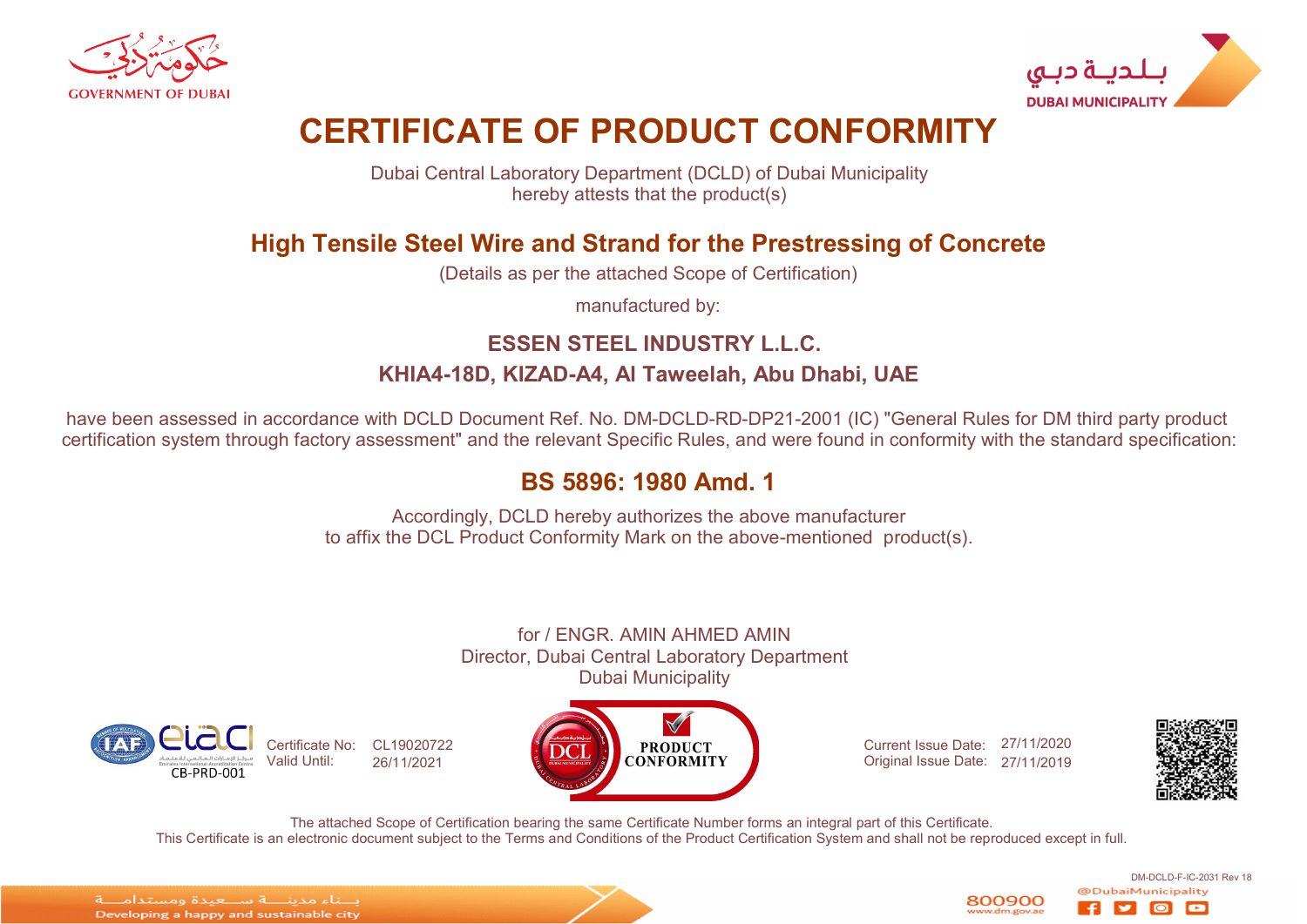



#### DUBAI CENTRAL LABORATORY DEPARTMENT DCL PRODUCT CONFORMITY CERTIFICATION SCHEME

**SCOPE OF CERTIFICATION FOR CERTIFICATE NO. CL19020722**

#### **Certificate Issued To: ESSEN STEEL INDUSTRY L.L.C.**

KHIA4-18D, KIZAD-A4, Al Taweelah, Abu Dhabi, UAE **Applicable Standard Specification**: **BS 5896:1980 Amd. 1**– High Tensile Steel Strand for the Prestressing of Concrete.

**Applicable Specific Rules: DM-DCLD-RD-DP21-2132 (IC)** – Specific Rules for Certification of High Tensile Steel Strand for the Prestressing of Concrete. (As per BS 5896:1980 Amd 1) through Factory Assessment.

| S/N            | <b>PRODUCT DESCRIPTION</b>                                                                                               | <b>NOMINAL</b><br><b>DIAMETER (MM)</b> | <b>PRODUCT DETAILS</b>                                                                                                               |
|----------------|--------------------------------------------------------------------------------------------------------------------------|----------------------------------------|--------------------------------------------------------------------------------------------------------------------------------------|
| $\mathbf{1}$   | High Tensile Steel Strand for the<br>Prestressing of Concrete with nominal<br>Tensile Strength of 1860 N/mm <sup>2</sup> | 9.3                                    | Seven-Wire, Relaxation Class 2,<br>steel strand Standard Grade with<br>nominal diameter 9.3 mm,<br>Minimum Breaking Load of 97 kN.   |
| $\overline{2}$ | High Tensile Steel Strand for the<br>Prestressing of Concrete with nominal<br>Tensile Strength of 1770 N/mm <sup>2</sup> | 9.3                                    | Seven-Wire, Relaxation Class 2,<br>steel strand Standard Grade with<br>nominal diameter 9.3 mm,<br>Minimum Breaking Load of 92 kN    |
| 3              | High Tensile Steel Strand for the<br>Prestressing of Concrete with nominal<br>Tensile Strength of 1860 N/mm <sup>2</sup> | 12.5                                   | Seven-Wire, Relaxation Class 2,<br>steel strand Standard Grade with<br>nominal diameter 12.5 mm,<br>Minimum Breaking Load of 173 kN. |
| 4              | High Tensile Steel Strand for the<br>Prestressing of Concrete with nominal<br>Tensile Strength of 1770 N/mm <sup>2</sup> | 12.5                                   | Seven-Wire, Relaxation Class 2,<br>steel strand Standard Grade with<br>nominal diameter 12.5 mm,<br>Minimum Breaking Load of 164 kN. |
| 5              | High Tensile Steel Strand for the<br>Prestressing of Concrete with nominal<br>Tensile Strength of 1860 N/mm <sup>2</sup> | 15.2                                   | Seven-Wire, Relaxation Class 2,<br>steel strand Standard Grade with<br>nominal diameter 15.2 mm,<br>Minimum Breaking Load of 259 kN. |
| 6              | High Tensile Steel Strand for the<br>Prestressing of Concrete with nominal<br>Tensile Strength of 1670 N/mm <sup>2</sup> | 15.2                                   | Seven-Wire, Relaxation Class 2,<br>steel strand Standard Grade with<br>nominal diameter 15.2 mm,<br>Minimum Breaking Load of 232 kN. |